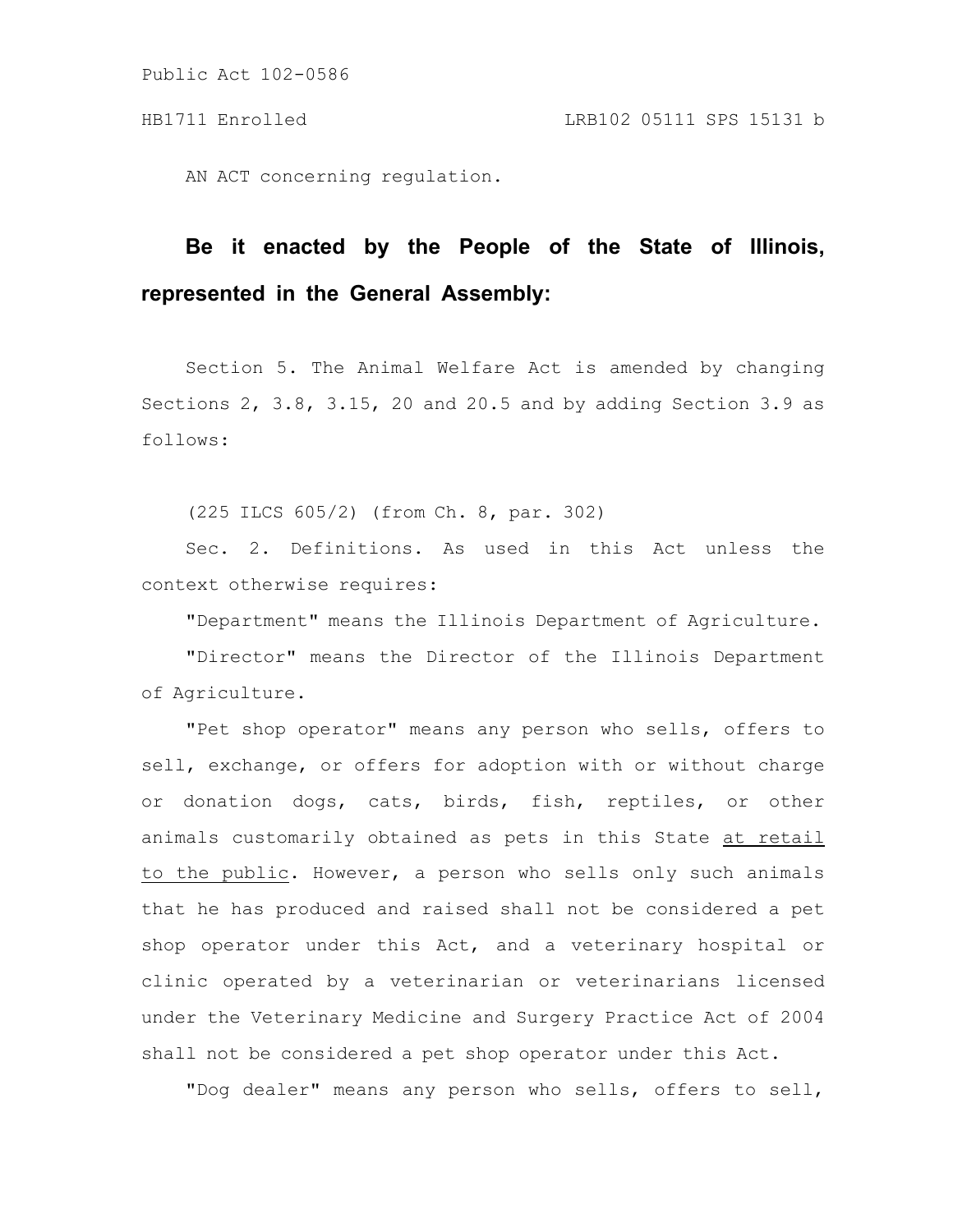### HB1711 Enrolled LRB102 05111 SPS 15131 b

exchange, or offers for adoption with or without charge or donation dogs in this State. However, a person who sells only dogs that he has produced and raised shall not be considered a dog dealer under this Act, and a veterinary hospital or clinic operated by a veterinarian or veterinarians licensed under the Veterinary Medicine and Surgery Practice Act of 2004 shall not be considered a dog dealer under this Act.

"Secretary of Agriculture" or "Secretary" means the Secretary of Agriculture of the United States Department of Agriculture.

"Person" means any person, firm, corporation, partnership, association or other legal entity, any public or private institution, the State of Illinois, or any municipal corporation or political subdivision of the State.

"Kennel operator" means any person who operates an establishment, other than an animal control facility, veterinary hospital, or animal shelter, where dogs or dogs and cats are maintained for boarding, training or similar purposes for a fee or compensation.

"Boarding" means a time frame greater than 12 hours or an overnight period during which an animal is kept by a kennel operator.

"Cat breeder" means a person who sells, offers to sell, exchanges, or offers for adoption with or without charge cats that he or she has produced and raised. A person who owns, has possession of, or harbors 5 or less females capable of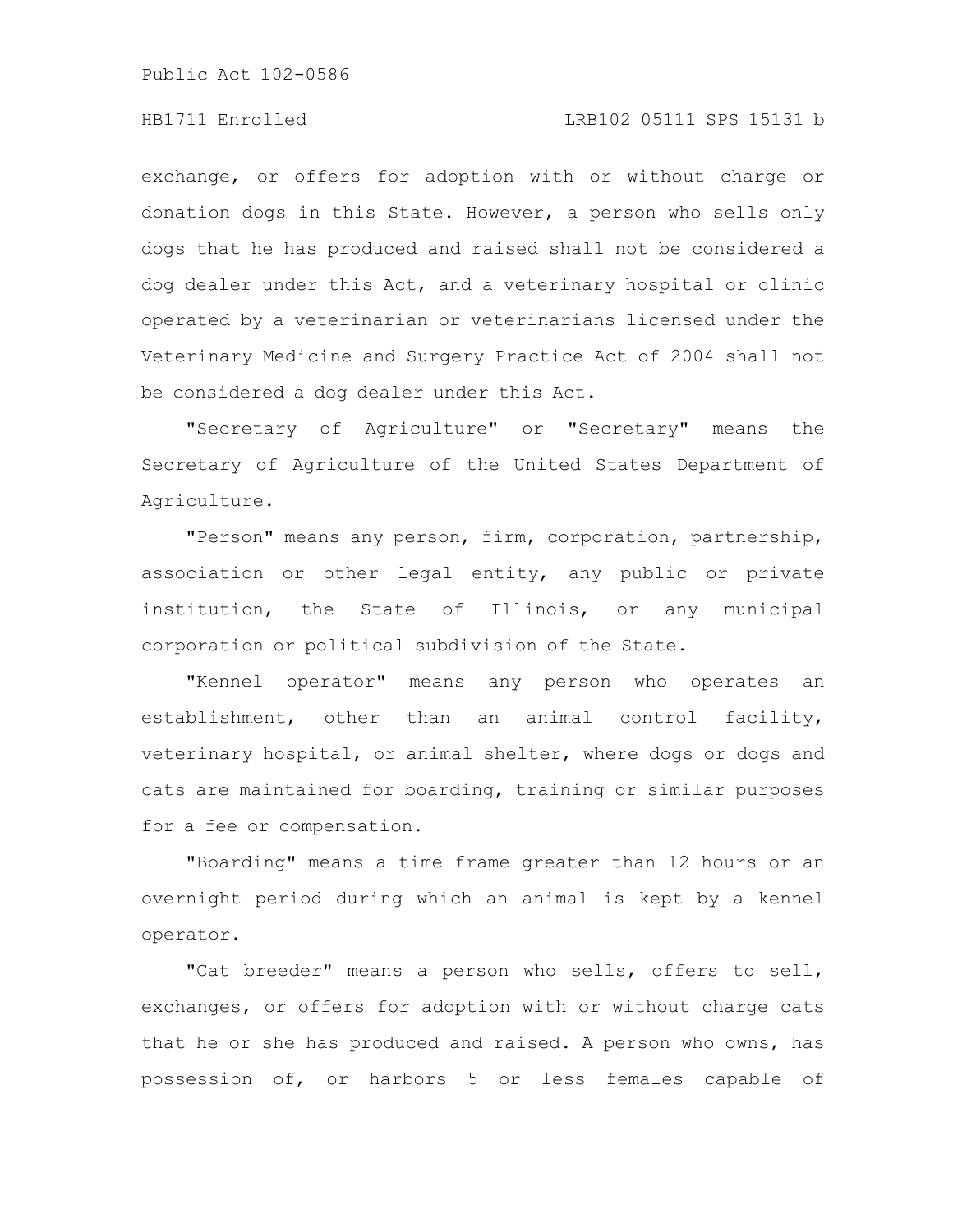reproduction shall not be considered a cat breeder.

"Dog breeder" means a person who sells, offers to sell, exchanges, or offers for adoption with or without charge dogs that he has produced and raised. A person who owns, has possession of, or harbors 5 or less females capable of reproduction shall not be considered a dog breeder.

"Animal control facility" means any facility operated by or under contract for the State, county, or any municipal corporation or political subdivision of the State for the purpose of impounding or harboring seized, stray, homeless, abandoned or unwanted dogs, cats, and other animals. "Animal control facility" also means any veterinary hospital or clinic operated by a veterinarian or veterinarians licensed under the Veterinary Medicine and Surgery Practice Act of 2004 which operates for the above mentioned purpose in addition to its customary purposes.

"Animal shelter" means a facility operated, owned, or maintained by a duly incorporated humane society, animal welfare society, or other non-profit organization having tax-exempt status under Section 501(c)(3) of the Internal Revenue Code for the purpose of providing for and promoting the welfare, protection, and humane treatment of animals. An organization that does not have its own building that maintains animals solely in foster homes or other licensees is an "animal shelter" for purposes of this Act. "Animal shelter" also means any veterinary hospital or clinic operated by a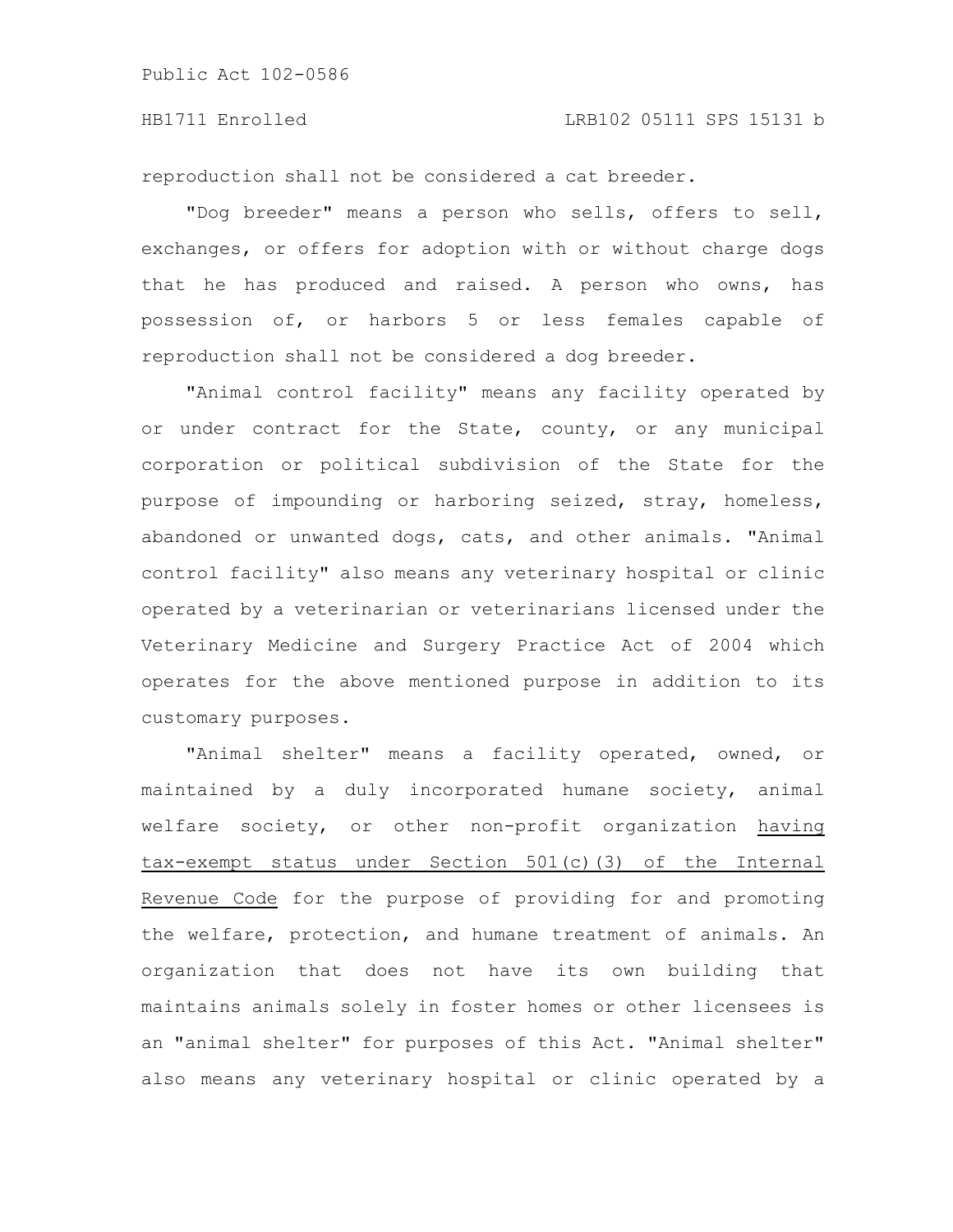veterinarian or veterinarians licensed under the Veterinary Medicine and Surgery Practice Act of 2004 which operates for the above mentioned purpose in addition to its customary purposes.

"Day care operator" means a person who operates an establishment, other than an animal control facility, veterinary hospital, or animal shelter, where dogs or dogs and cats are kept for a period of time not exceeding 12 hours.

"Foster home" means an entity that accepts the responsibility for stewardship of animals that are the obligation of an animal shelter or animal control facility, not to exceed 4 foster animals or 2 litters under 8 weeks of age at any given time. A written agreement to operate as a "foster home" shall be contracted with the animal shelter or animal control facility.

"Guard dog service" means an entity that, for a fee, furnishes or leases guard or sentry dogs for the protection of life or property. A person is not a guard dog service solely because he or she owns a dog and uses it to guard his or her home, business, or farmland.

"Guard dog" means a type of dog used primarily for the purpose of defending, patrolling, or protecting property or life at a commercial establishment other than a farm. "Guard dog" does not include stock dogs used primarily for handling and controlling livestock or farm animals, nor does it include personally owned pets that also provide security.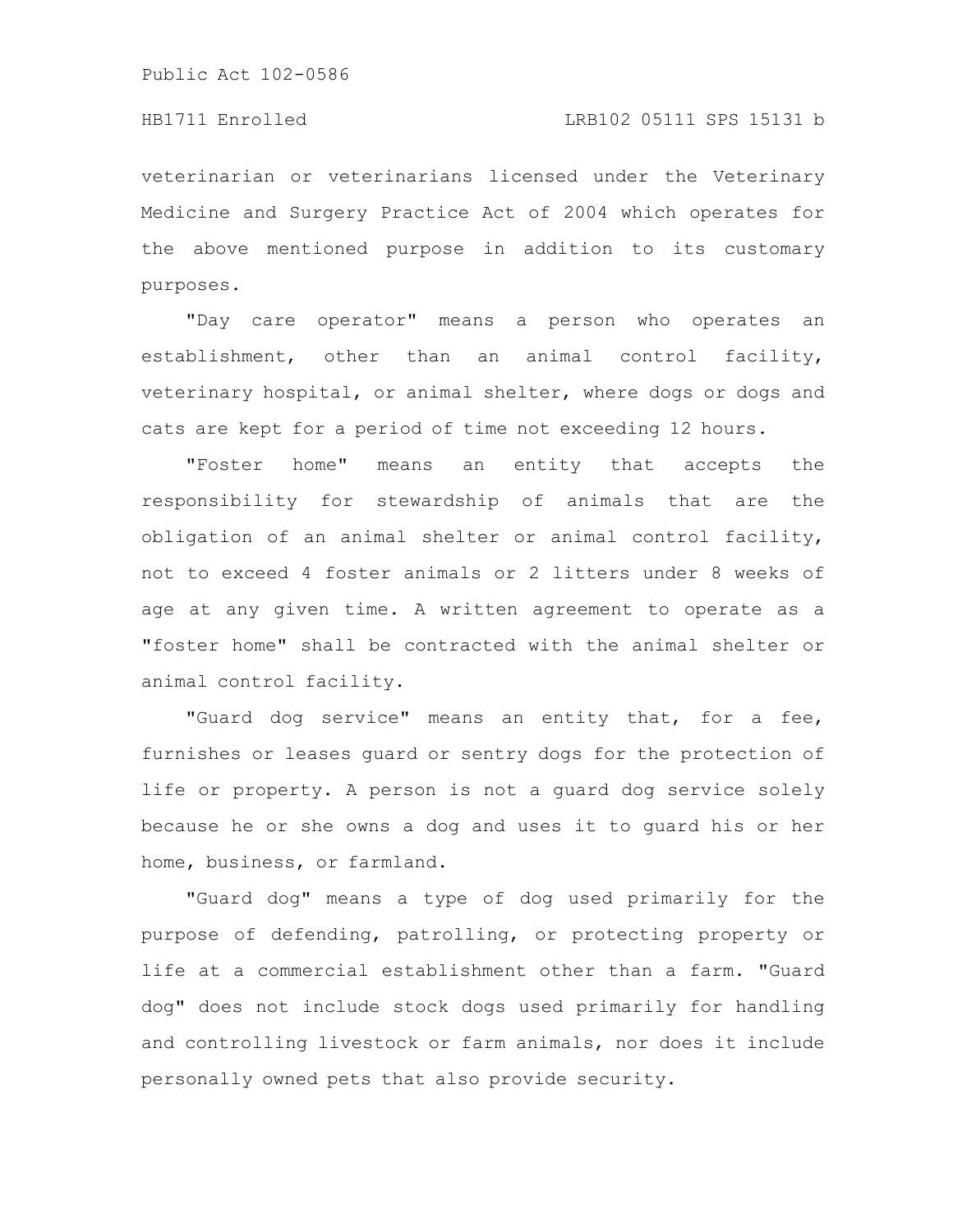#### HB1711 Enrolled LRB102 05111 SPS 15131 b

"Return" in return to field or trap, neuter, return program means to return the cat to field after it has been sterilized and vaccinated for rabies.

"Sentry dog" means a dog trained to work without supervision in a fenced facility other than a farm, and to deter or detain unauthorized persons found within the facility.

"Probationary status" means the 12-month period following a series of violations of this Act during which any further violation shall result in an automatic 12-month suspension of licensure.

"Owner" means any person having a right of property in an animal, who keeps or harbors an animal, who has an animal in his or her care or acts as its custodian, or who knowingly permits a dog to remain on any premises occupied by him or her. "Owner" does not include a feral cat caretaker participating in a trap, spay/neuter, vaccinate for rabies, and return program.

"Offer for sale" means to sell, exchange for consideration, offer for adoption, advertise for the sale of, barter, auction, give away, or otherwise dispose of animals. (Source: P.A. 100-842, eff. 1-1-19; 100-870, eff. 1-1-19; 101-81, eff. 7-12-19; 101-295, eff. 8-9-19.)

(225 ILCS 605/3.8) Sec. 3.8. Prohibition Sourcing of dogs and cats sold by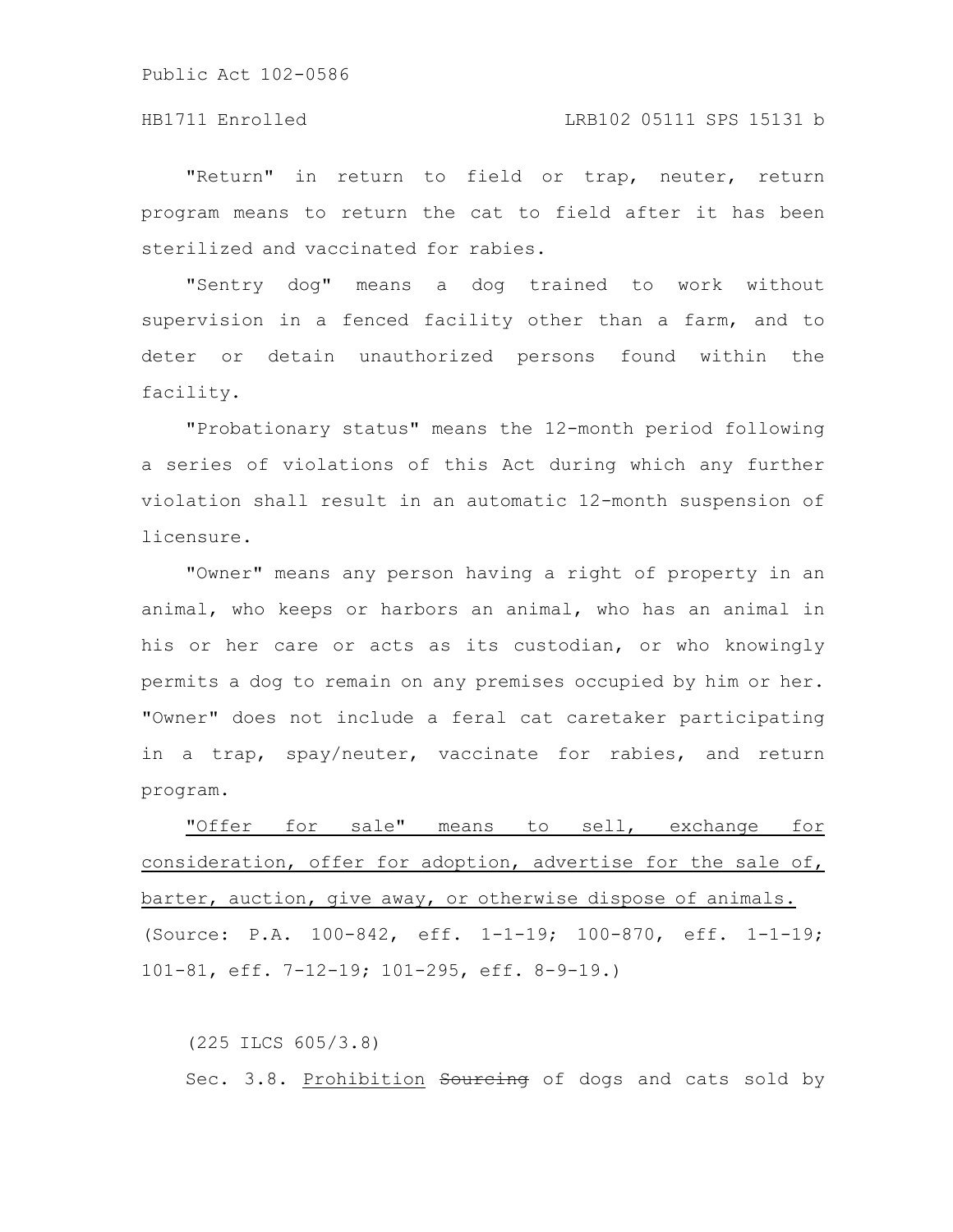pet shops; recordkeeping.

(a) A pet shop operator may offer for sale a dog or cat only if the dog or cat is obtained from an animal control facility or animal shelter, located in-state or out-of-state, that is in compliance with Section 3.9.

(b) A pet shop operator shall keep a record of each dog or cat offered for sale. The record must be kept on file for a period of 2 years following the acquisition of each dog or cat, made available to the Department upon request, and submitted to the Department on May 1 and November 1 of each year. The record shall include the following:

(1) name, address, and phone number of the animal control facility or animal shelter each dog or cat was obtained from; and

(2) documentation from the animal control facility or animal shelter each dog or cat was obtained from demonstrating compliance with Section 3.9, including the circumstances that led to the animal control facility or animal shelter obtaining ownership of the dog or cat and any other information indicating the dog or cat was not obtained from a source prohibited in Section 3.9.

(c) In addition to the penalties set forth in Section 20.5, a pet shop operator that violates subsection (a) shall no longer offer for sale a dog or cat regardless of where the dog or cat was obtained.

(d) Nothing in this Section prohibits a pet shop operator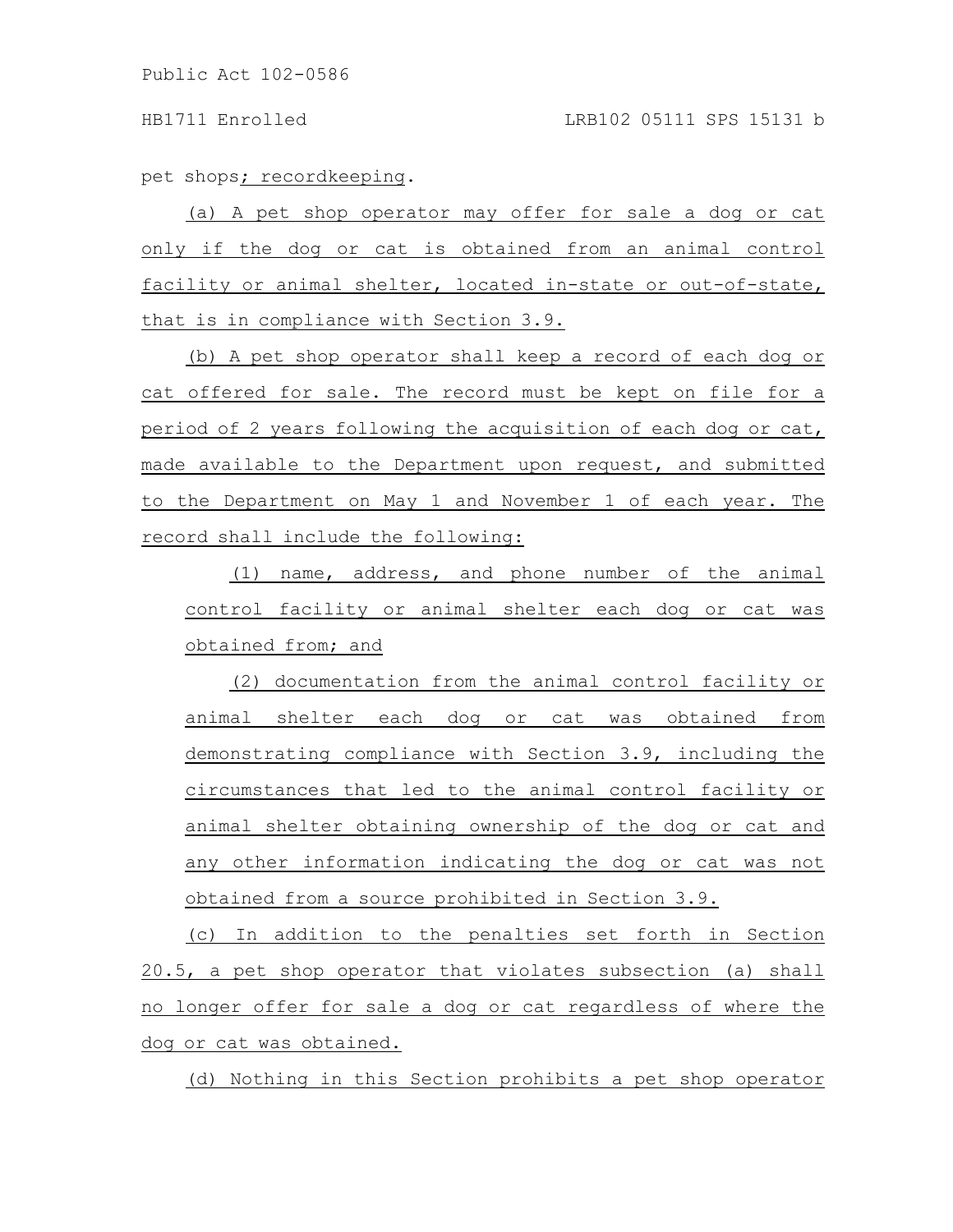from providing space to an animal control facility or animal shelter to showcase dogs or cats owned by these entities for the purpose of adoption.

(a) A pet shop operator may not obtain a dog or cat for resale or sell or offer for sale any dog or cat obtained from a person who is required to be licensed by the pet dealer regulations of the United States Department of Agriculture under the federal Animal Welfare Act (7 U.S.C. 2131 et seq.) if any of the following applies to the original breeder:

(1) The person is not currently licensed by the United States Department of Agriculture under the federal Animal Welfare Act.

(2) During the 2-year period before the day the dog or cat is received by the pet shop, the person received a direct or critical non-compliant citation on a final inspection report from the United States Department of Agriculture under the federal Animal Welfare Act.

(3) During the 2-year period before the day the dog or cat is received by the pet shop, the person received 3 or more non-compliant citations on a final inspection report from the United States Department of Agriculture for violations relating to the health or welfare of the animal and the violations were not administrative in nature.

(4) The person received a no-access violation on each of the 3 most recent final inspection reports from the United States Department of Agriculture.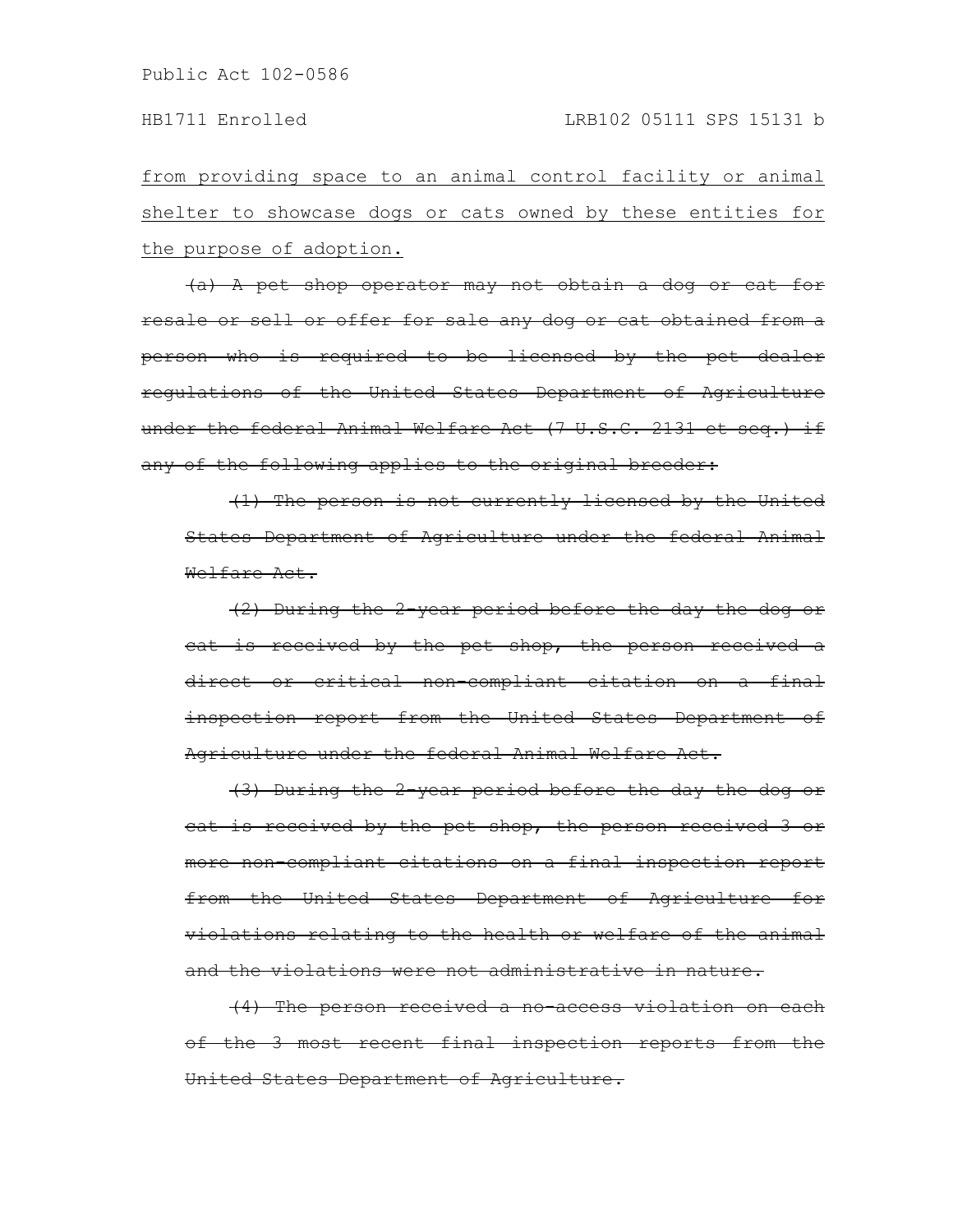(b) A pet shop operator is presumed to have acted in good faith and to have satisfied its obligation to ascertain whether a person meets the criteria described in subsection (a) of this Section if, when placing an order to obtain a dog or cat for sale or resale, the pet shop operator conducts a search for inspection reports that are readily available of the breeder on the Animal Care Information System online search tool maintained by the United States Department of Agriculture. If inspection reports are not readily available on the United States Department of Agriculture website, the pet shop operator must obtain the inspection reports from the person or persons required to meet the criteria described in subsection (a) of this Section.

(c) Notwithstanding subsections (a) and (b) of this Section, a pet shop operator may obtain a dog or cat for resale or sell or offer for sale any dog or cat obtained from: (1) a person that sells dogs only he or she has produced and raised and who is not required to be licensed by the United States Department of Agriculture, (2) a publicly operated pound or a private non-profit humane society or rescue, or (3) an animal adoption event conducted by a pound or humane society.

(d) A pet shop operator shall maintain records verifying its compliance with this Section for 2 years after obtaining the dog or cat to be sold or offered for sale. Records maintained pursuant to this subsection (d) shall be open to inspection on request by a Department of Agriculture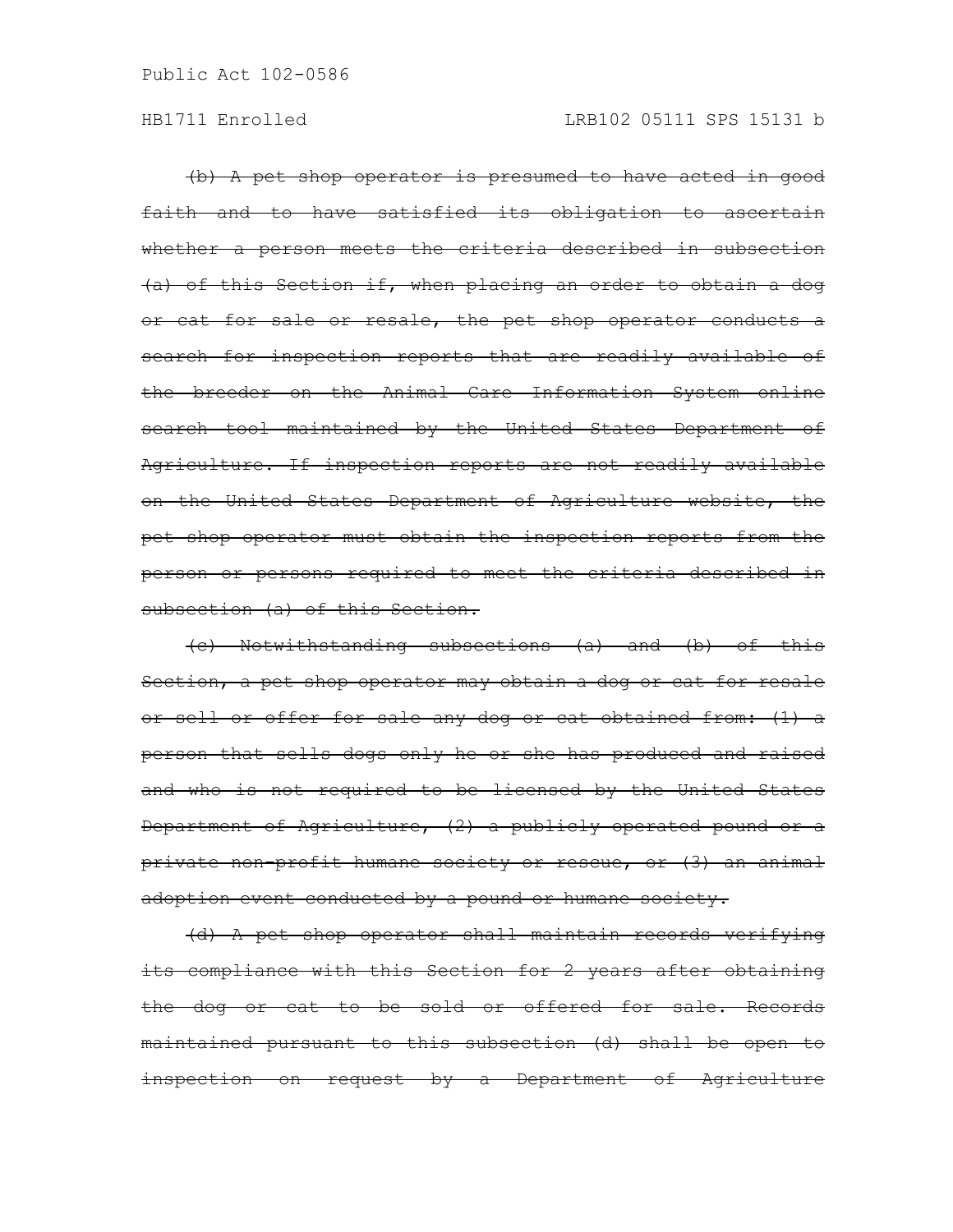#### inspector.

(Source: P.A. 100-322, eff. 8-24-17.)

(225 ILCS 605/3.9 new)

Sec. 3.9. Animal control facilities and animal shelters supplying to pet shop operators.

(a) An animal control facility or animal shelter that supplies dogs or cats to pet shop operators to be offered for sale shall not be a dog breeder or a cat breeder or obtain dogs or cats from a dog breeder, a cat breeder, a person who resells dogs or cats from a breeder, or a person who sells dogs or cats at auction in exchange for payment or compensation.

(b) An animal control facility or animal shelter that supplies dogs or cats to pet shops to be offered for sale shall provide pet shops with documentation demonstrating compliance with this Section, including a description of the ownership history of each dog or cat supplied, if known, the circumstances that led to ownership of the dog or cat, and any other information indicating the dog or cat was not obtained from a source prohibited in this Section.

(225 ILCS 605/3.15)

Sec. 3.15. Disclosures for dogs and cats being sold by pet shops.

(a) Prior to the time of sale, every pet shop operator must, to the best of his or her knowledge, provide to the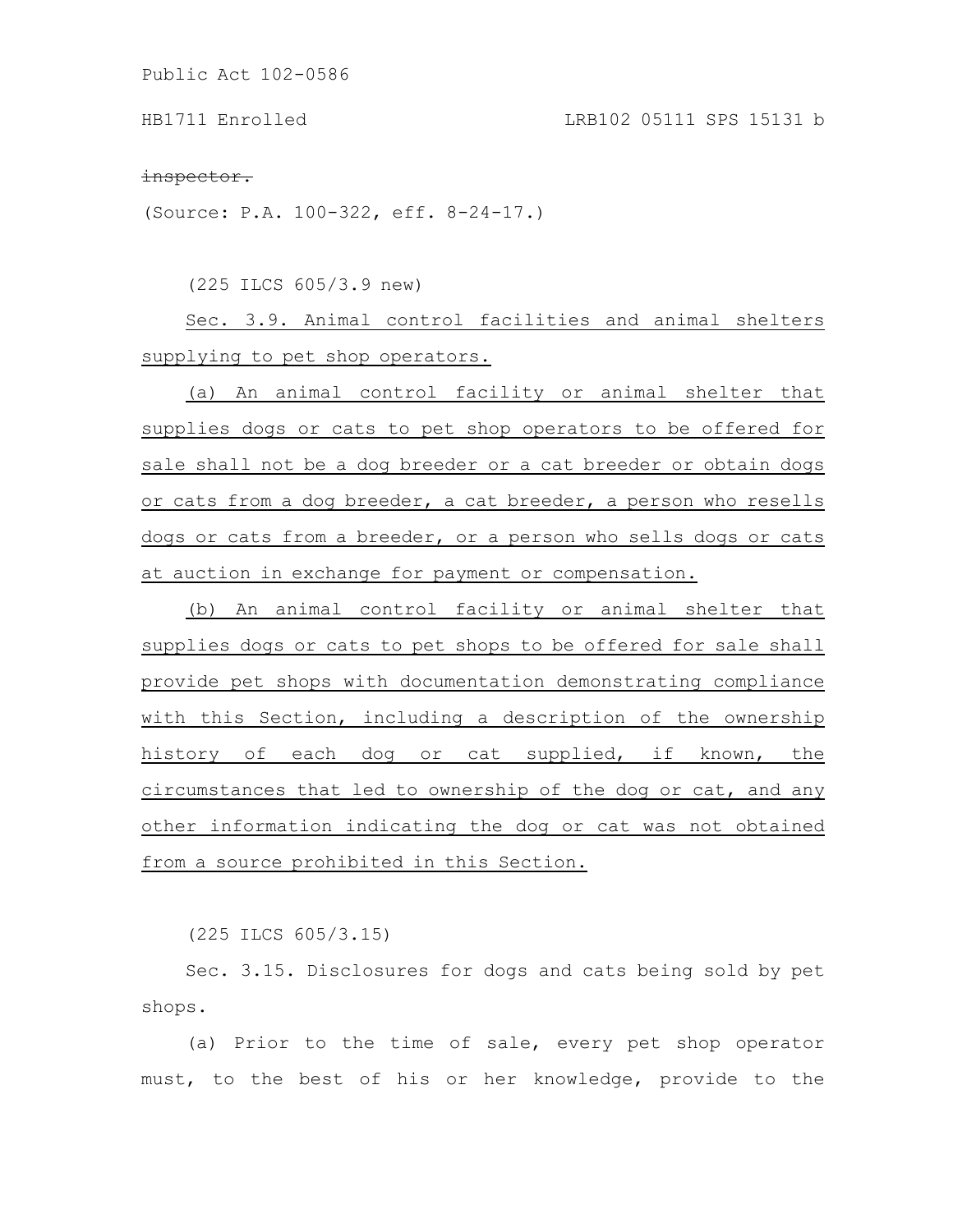### HB1711 Enrolled LRB102 05111 SPS 15131 b

consumer the following information on any dog or cat being offered for sale:

(1) The retail price of the dog or cat, including any additional fees or charges.

(2) The breed or breeds, if known, age, date of birth, sex, and color of the dog or cat.

(3) The date and description of any inoculation or medical treatment that the dog or cat received while under the possession of the pet shop operator, and any inoculation or medical treatment that the dog or cat received while under the possession of the animal control facility or animal shelter that the pet shop operator is aware of.

(4) Sourcing information required in subsection (b) of Section 3.8. The name and business address of both the dog or cat breeder and the facility where the dog or cat was born. If the dog or cat breeder is located in the State, then the breeder's license number. If the dog or cat breeder also holds a license issued by the United States Department of Agriculture, the breeder's federal license number.

(5) (Blank).

(6) (Blank). If eligible for registration with pedigree registry, then the name and registration numbers of the sire and dam and the address of the pedigree registry where the sire and dam are registered.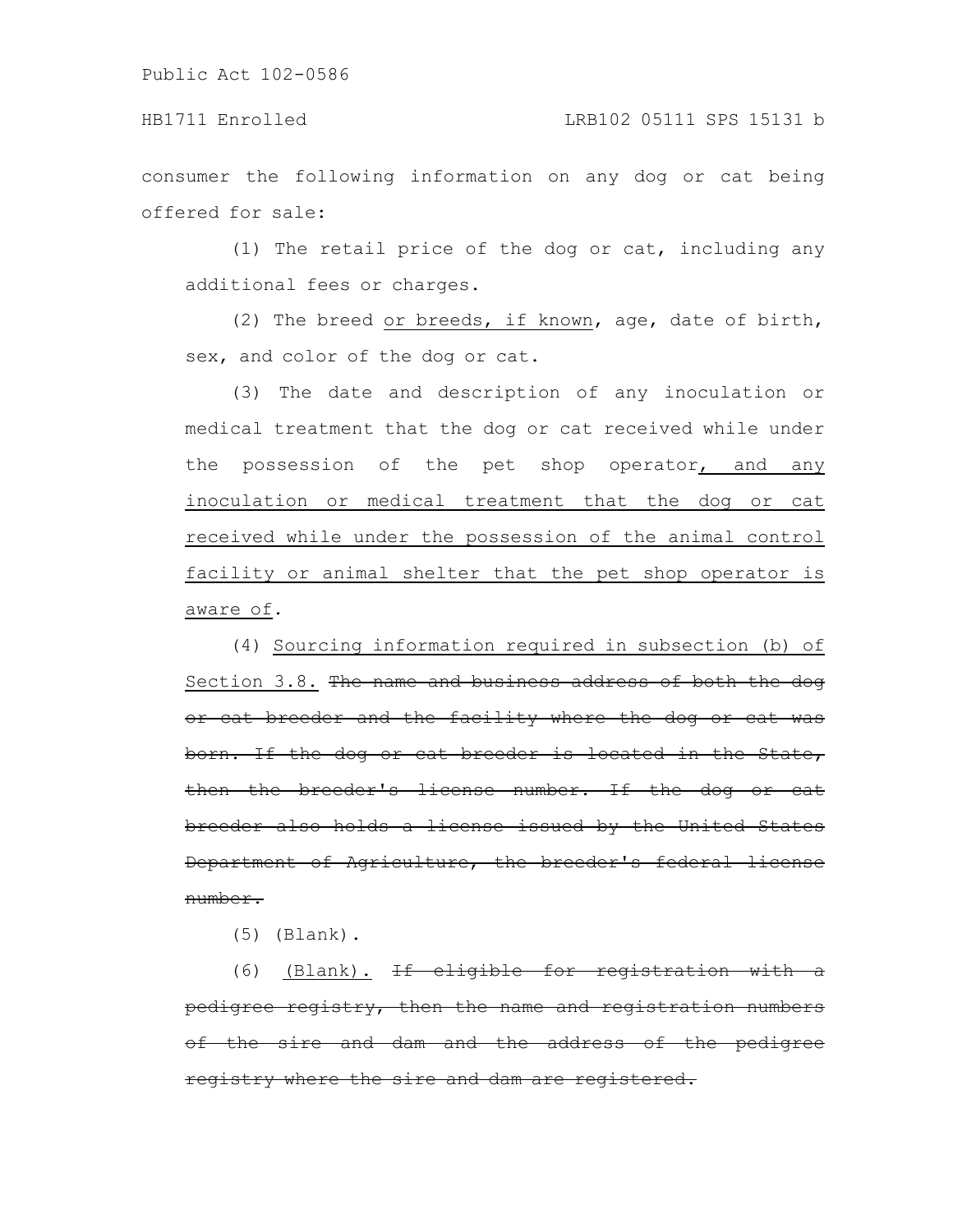(7) If the dog or cat was returned by a customer, then the date and reason for the return.

(8) A copy of the pet shop's policy regarding warranties, refunds, or returns and an explanation of the remedy under subsections (f) through (m) of this Section in addition to any other remedies available at law.

(9) The pet shop operator's license number issued by the Illinois Department of Agriculture.

(10) Disclosure that the dog or cat has been microchipped and the microchip has been enrolled in a nationally searchable database. Pet stores must also disclose that the purchaser has the option to list the pet store as a secondary contact on the microchip.

(a-5) All dogs and cats shall be microchipped by a pet shop operator prior to sale.

(b) The information required in subsection (a) shall be provided to the customer in written form by the pet shop operator and shall have an acknowledgement of disclosures form, which must be signed by the customer and the pet shop operator at the time of sale. The acknowledgement of disclosures form shall include the following:

(1) A blank space for the dated signature and printed name of the pet shop operator, which shall be immediately beneath the following statement: "I hereby attest that all of the above information is true and correct to the best of my knowledge.".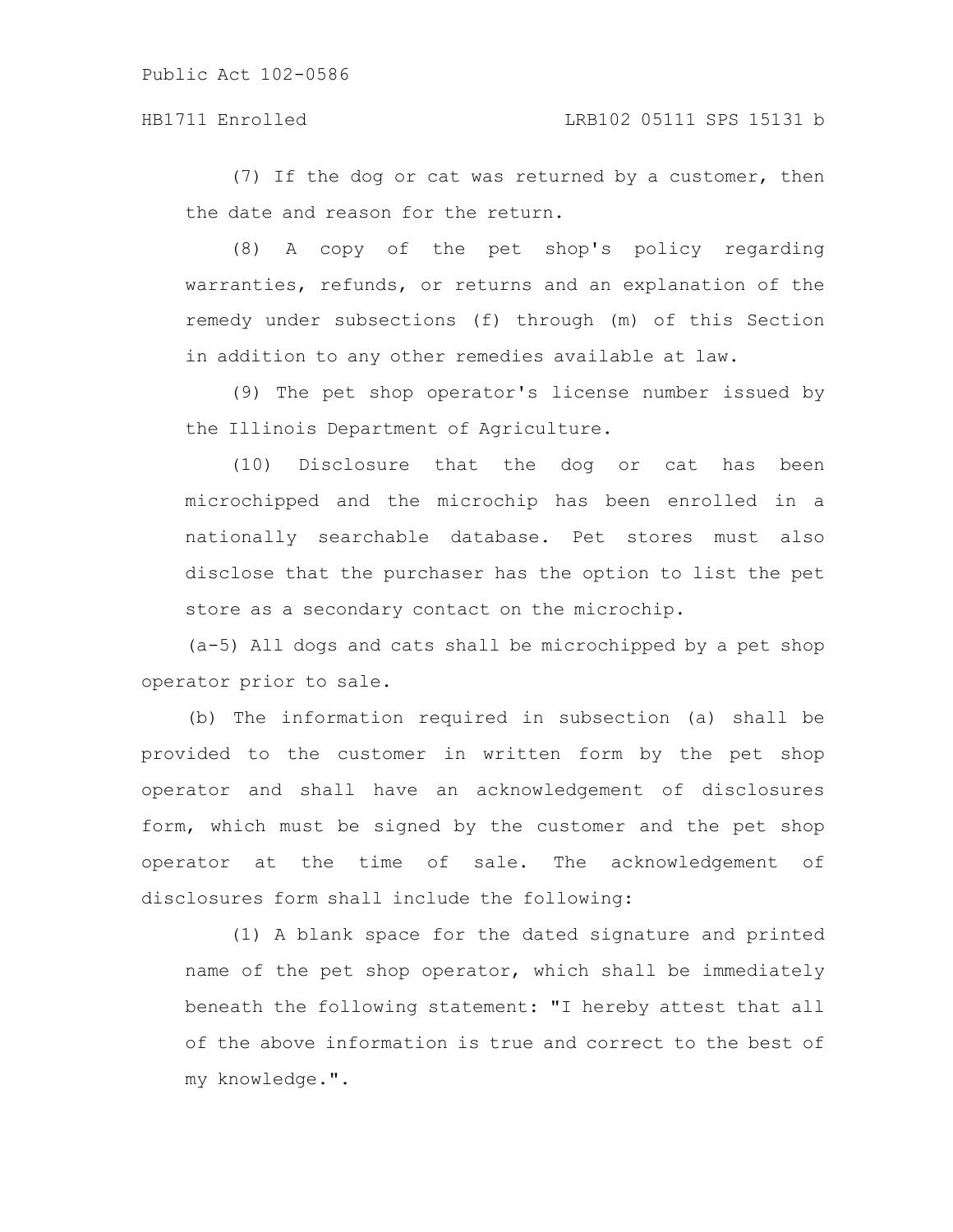### HB1711 Enrolled LRB102 05111 SPS 15131 b

(2) A blank space for the customer to sign and print his or her name and the date, which shall be immediately beneath the following statement: "I hereby attest that this disclosure was posted on or near the cage of the dog or cat for sale and that I have read all of the disclosures. I further understand that I am entitled to keep a signed copy of this disclosure.".

(c) A copy of the disclosures and the signed acknowledgement of disclosures form shall be provided to the customer at the time of sale and the original copy shall be maintained by the pet shop operator for a period of 2 years from the date of sale. A copy of the pet store operator's policy regarding warranties, refunds, or returns shall be provided to the customer.

(d) A pet shop operator shall post in a conspicuous place in writing on or near the cage of any dog or cat available for sale the information required by subsection (a) of this Section 3.15.

(e) If there is an outbreak of distemper, parvovirus, or any other contagious and potentially life-threatening disease, the pet shop operator shall notify the Department immediately upon becoming aware of the disease. If the Department issues a quarantine, the pet shop operator shall notify, in writing and within 2 business days of the quarantine, each customer who purchased a dog or cat during the 2-week period prior to the outbreak and quarantine.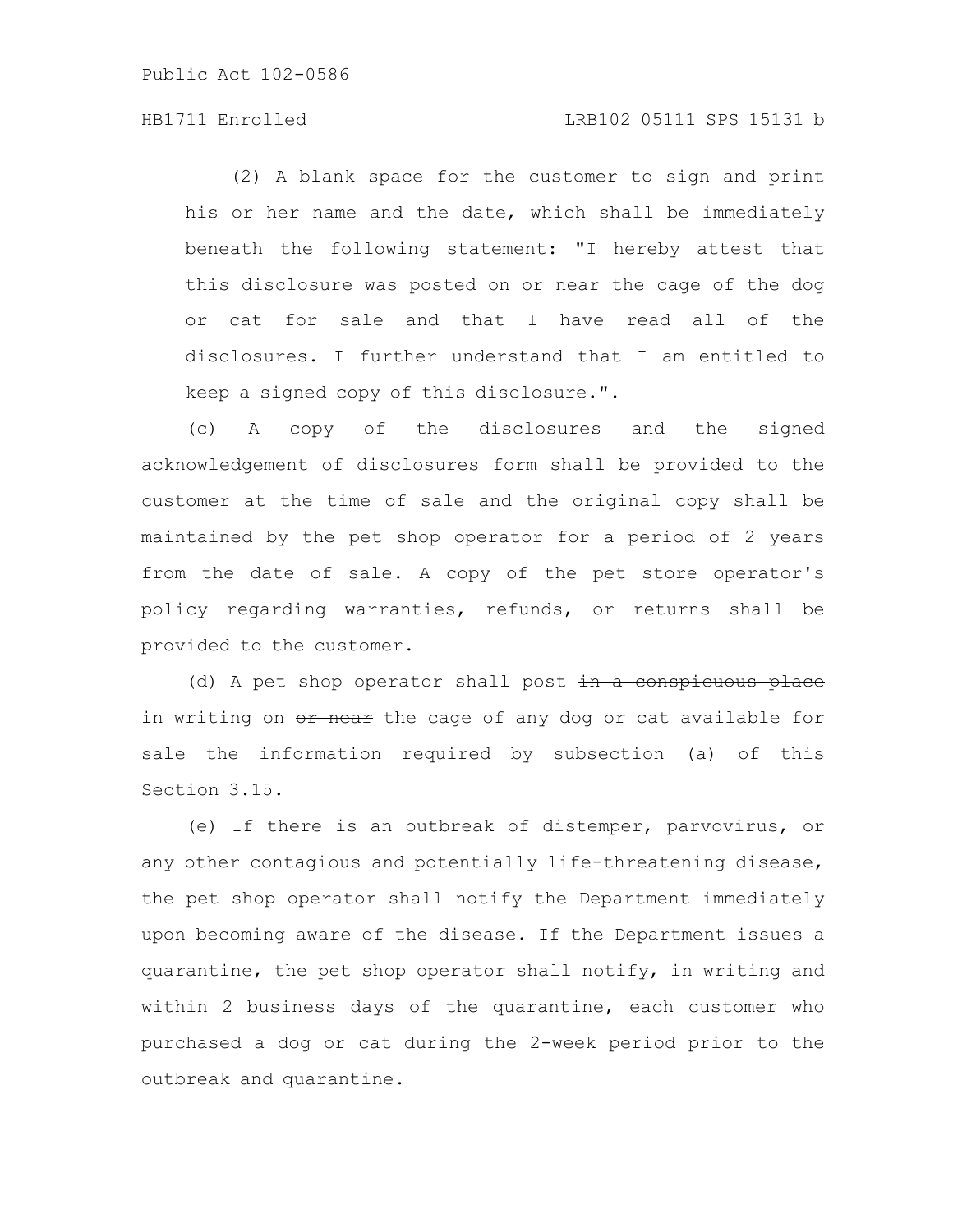### HB1711 Enrolled LRB102 05111 SPS 15131 b

(f) A customer who purchased a dog or cat from a pet shop is entitled to a remedy under this Section if:

(1) within 21 days after the date of sale, a licensed veterinarian states in writing that at the time of sale (A) the dog or cat was unfit for purchase due to illness or disease, the presence of symptoms of a contagious or infectious disease, or obvious signs of severe parasitism that are extreme enough to influence the general health of the animal, excluding fleas or ticks, or (B) the dog or cat has died from a disease that existed in the dog or cat on or before the date of delivery to the customer; or

(2) within one year after the date of sale, a licensed veterinarian states in writing that the dog or cat possesses a congenital or hereditary condition that adversely affects the health of the dog or cat or requires either hospitalization or a non-elective surgical procedure or has died of a congenital or hereditary condition. Internal or external parasites may not be considered to adversely affect the health of the dog unless the presence of the parasites makes the dog or cat clinically ill. The veterinarian's statement shall include:

(A) the customer's name and address;

(B) a statement that the veterinarian examined the dog or cat;

(C) the date or dates that the dog or cat was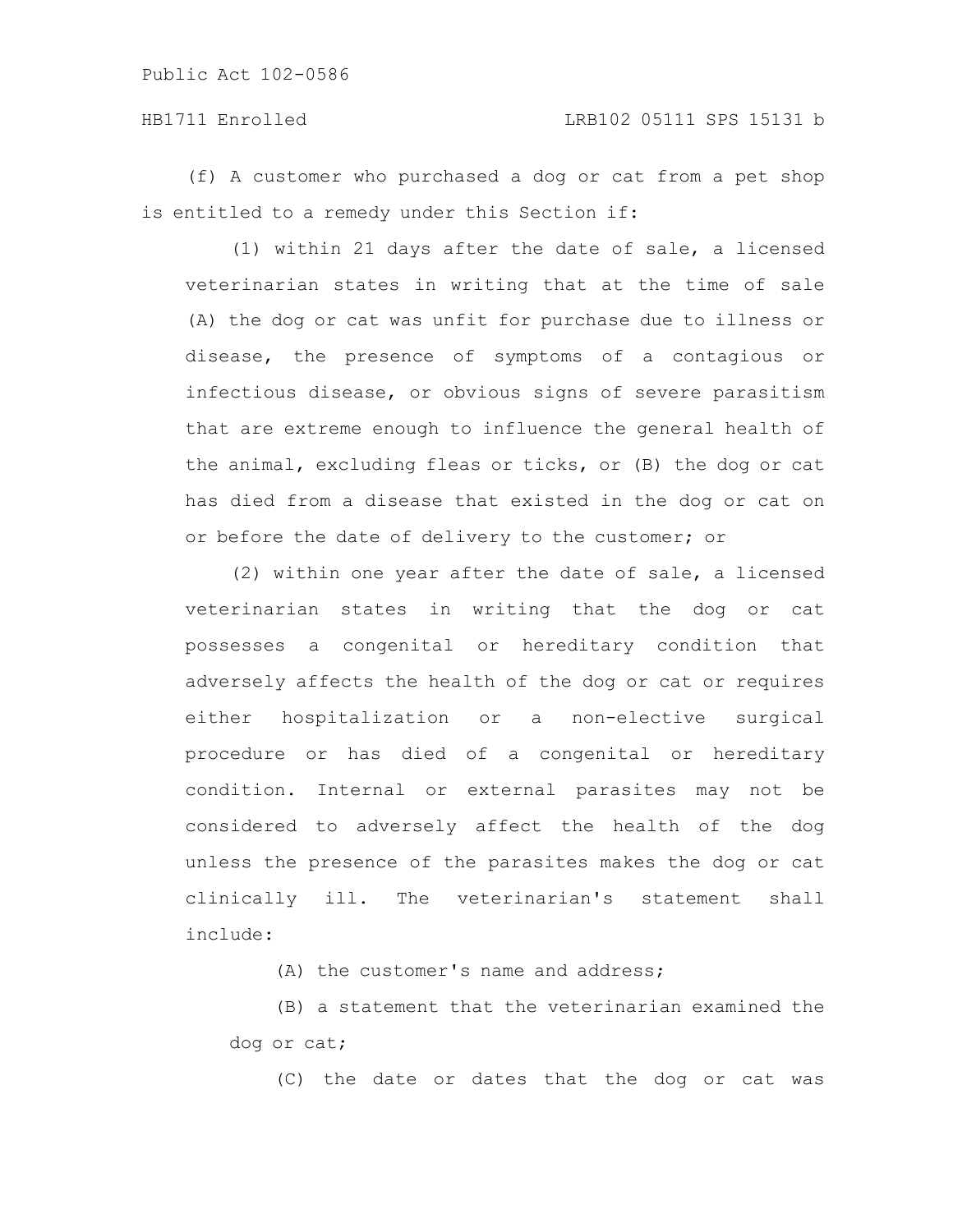examined;

(D) the breed and age of the dog or cat, if known;

(E) a statement that the dog or cat has or had a disease, illness, or congenital or hereditary condition that is subject to remedy; and

(F) the findings of the examination or necropsy, including any lab results or copies of the results.

(g) A customer entitled to a remedy under subsection (f) of this Section may:

(1) return the dog or cat to the pet shop for a full refund of the purchase price;

(2) exchange the dog or cat for another dog or cat of comparable value chosen by the customer;

(3) retain the dog or cat and be reimbursed for reasonable veterinary fees for diagnosis and treatment of the dog or cat, not to exceed the purchase price of the dog or cat; or

(4) if the dog or cat is deceased, be reimbursed for the full purchase price of the dog or cat plus reasonable veterinary fees associated with the diagnosis and treatment of the dog or cat, not to exceed one times the purchase price of the dog or cat.

For the purposes of this subsection (g), veterinary fees shall be considered reasonable if (i) the services provided are appropriate for the diagnosis and treatment of the disease, illness, or congenital or hereditary condition and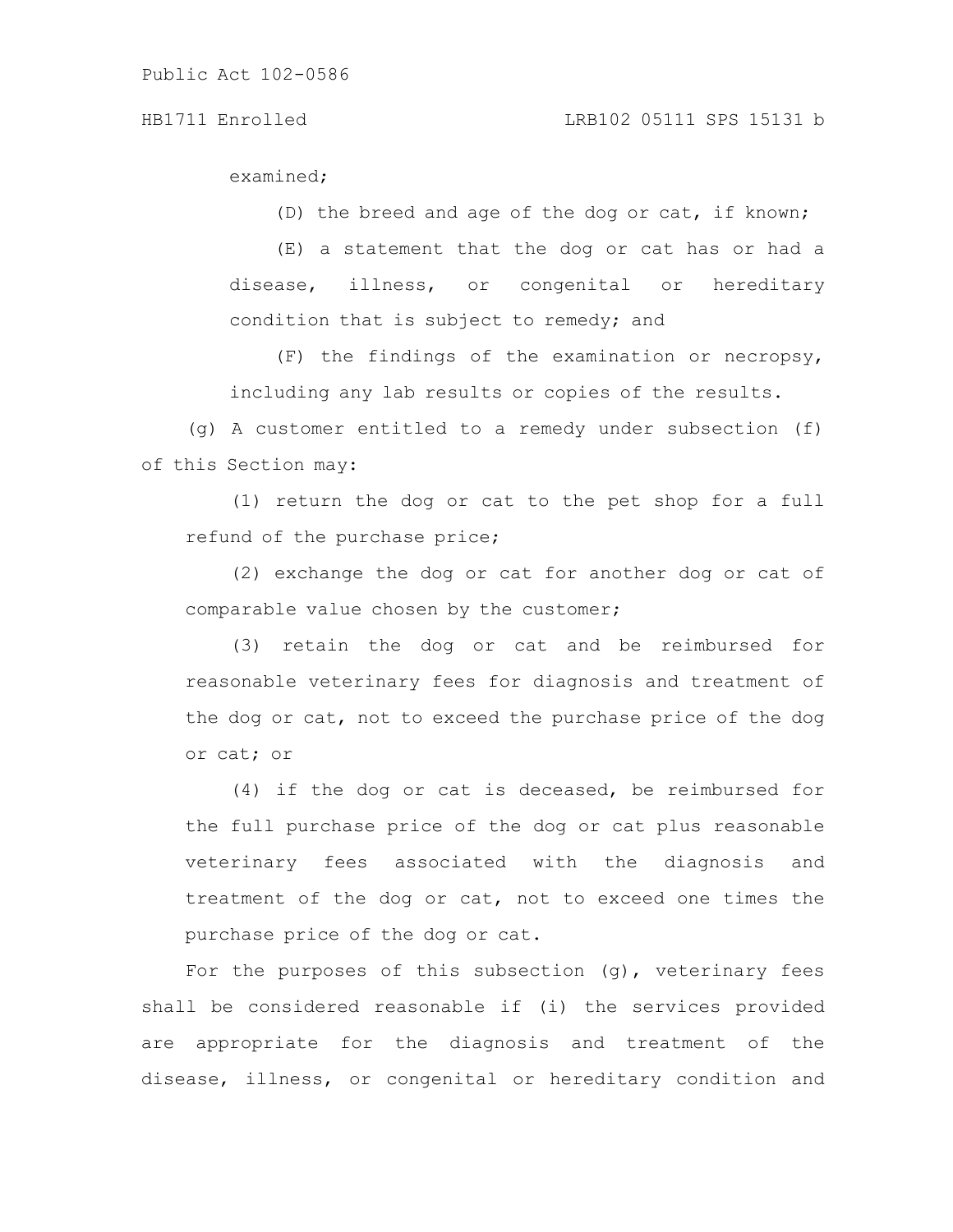(ii) the cost of the services is comparable to that charged for similar services by other licensed veterinarians located in close proximity to the treating veterinarian.

(h) Unless the pet shop contests a reimbursement required under subsection (g) of this Section, the reimbursement shall be made to the customer no later than 10 business days after the pet shop operator receives the veterinarian's statement under subsection (f) of this Section.

(i) To obtain a remedy under this Section, a customer shall:

(1) notify the pet shop as soon as reasonably possible and not to exceed 3 business days after a diagnosis by a licensed veterinarian of a disease, illness, or congenital or hereditary condition of the dog or cat for which the customer is seeking a remedy;

(2) provide to the pet shop a written statement provided for under subsection (f) of this Section by a licensed veterinarian within 5 business days after a diagnosis by the veterinarian;

(3) upon request of the pet shop, take the dog or cat for an examination by a second licensed veterinarian; the customer may either choose the second licensed veterinarian or allow the pet shop to choose the second veterinarian, if the pet shop agrees to do so. The party choosing the second veterinarian shall assume the cost of the resulting examination; and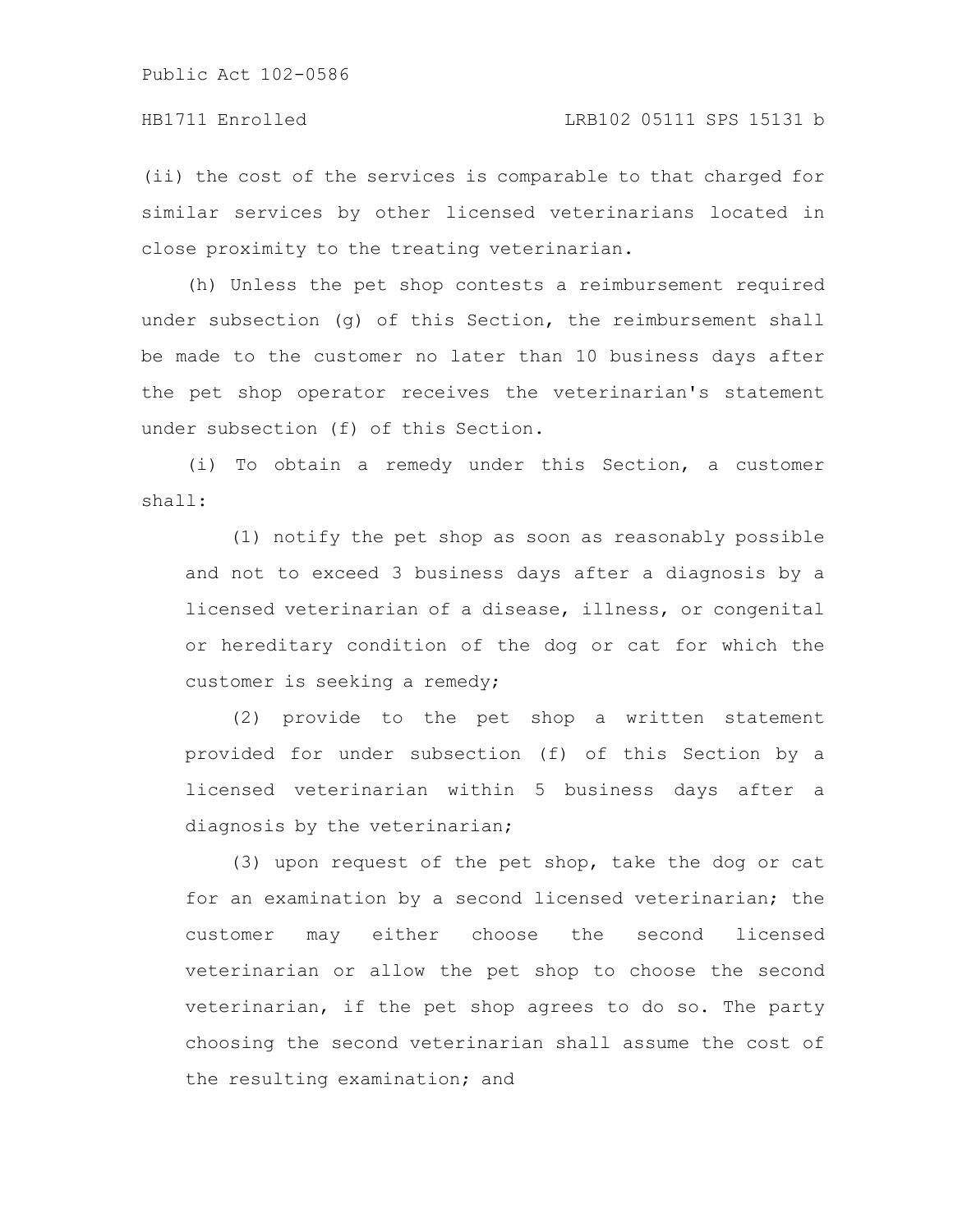(4) if the customer requests a reimbursement of veterinary fees, provide to the pet shop an itemized bill for the disease, illness, or congenital or hereditary condition of the dog or cat for which the customer is seeking a remedy.

(j) A customer is not entitled to a remedy under this Section if:

(1) the illness or death resulted from: (A) maltreatment or neglect by the customer; (B) an injury sustained after the delivery of the dog or cat to the customer; or (C) an illness or disease contracted after the delivery of the dog or cat to the customer;

(2) the customer does not carry out the recommended treatment prescribed by the veterinarian who made the diagnosis; or

(3) the customer does not return to the pet shop all documents provided to register the dog or cat, unless the documents have already been sent to the registry organization.

(k) A pet shop may contest a remedy under this Section by having the dog or cat examined by a second licensed veterinarian pursuant to paragraph (3) of subsection (i) of this Section if the dog or cat is still living. If the dog or cat is deceased, the pet shop may choose to have the second veterinarian review any records provided by the veterinarian who examined or treated the dog or cat for the customer before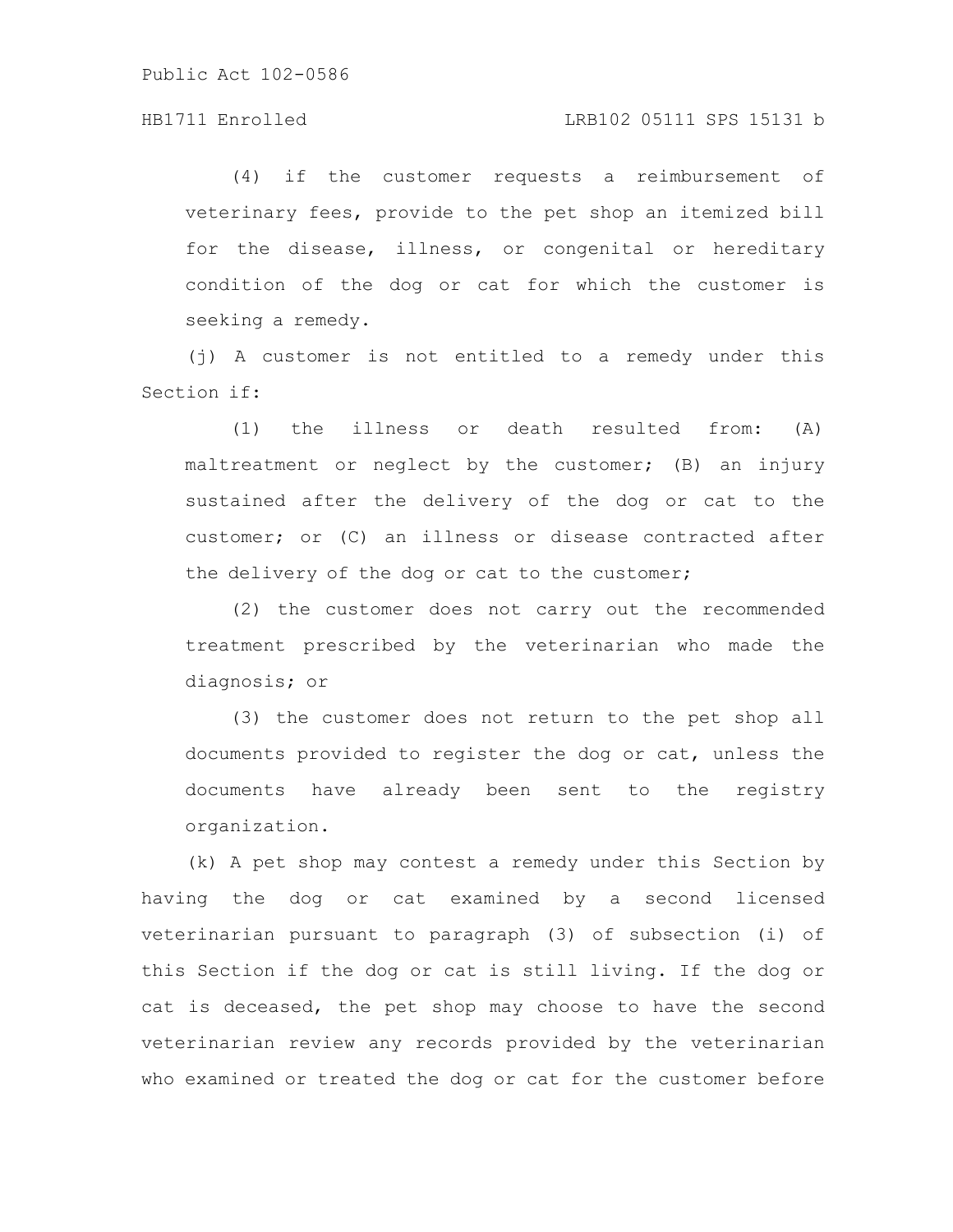#### HB1711 Enrolled LRB102 05111 SPS 15131 b

its death.

If the customer and the pet shop have not reached an agreement within 10 business days after the examination of the medical records and the dog or cat, if alive, or the dog's or cat's medical records, if deceased, by the second veterinarian, then:

(1) the customer may bring suit in a court of competent jurisdiction to resolve the dispute; or

(2) if the customer and the pet shop agree in writing, the parties may submit the dispute to binding arbitration.

If the court or arbiter finds that either party acted in bad faith in seeking or denying the requested remedy, then the offending party may be required to pay reasonable attorney's fees and court costs of the adverse party.

(l) This Section shall not apply to any adoption of dogs or cats, including those in which a pet shop or other organization rents or donates space to facilitate the adoption.

(m) If a pet shop offers its own warranty on a pet, a customer may choose to waive the remedies provided under subsection (f) of this Section in favor of choosing the warranty provided by the pet shop. If a customer waives the rights provided by subsection (f), the only remedies available to the customer are those provided by the pet shop's warranty. For the statement to be an effective waiver of the customer's right to refund or exchange the animal under subsection (f),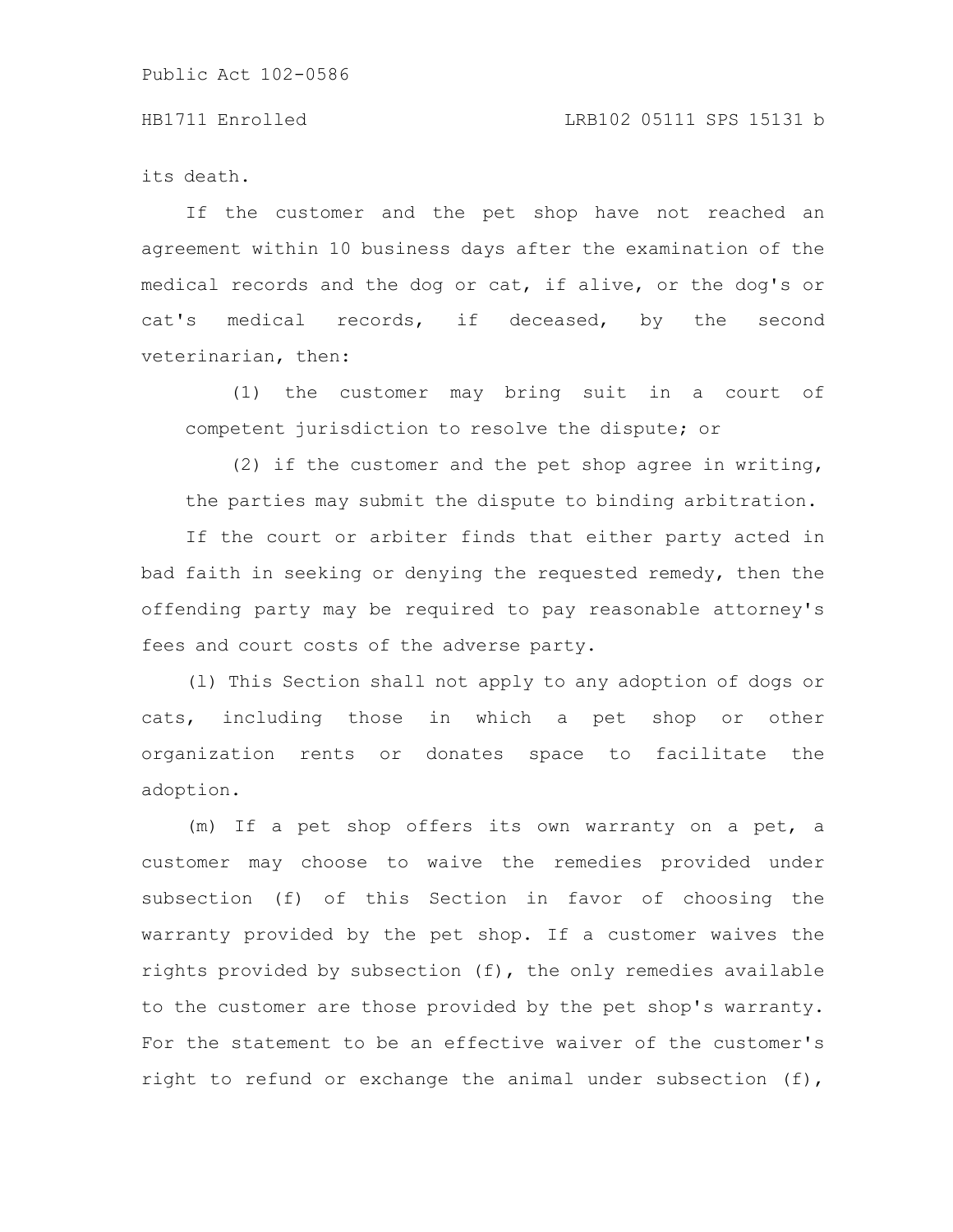### HB1711 Enrolled LRB102 05111 SPS 15131 b

the pet shop must provide, in writing, a statement of the remedy under subsection (f) that the customer is waiving as well as a written copy of the pet shop's warranty. For the statement to be an effective waiver of the customer's right to refund or exchange the animal under subsection (f), it shall be substantially similar to the following language:

"I have agreed to accept the warranty provided by the pet shop in lieu of the remedies under subsection (f) of Section 3.15 of the Animal Welfare Act. I have received a copy of the pet shop's warranty and a statement of the remedies provided under subsection (f) of Section 3.15 of the Animal Welfare Act. This is a waiver pursuant to subsection (m) of Section 3.15 of the Animal Welfare Act whereby I, the customer, relinquish any and all right to return the animal for congenital and hereditary disorders provided by subsection (f) of Section 3.15 of the Animal Welfare Act. I agree that my exclusive remedy is the warranty provided by the pet shop at the time of sale.". (Source: P.A. 100-322, eff. 8-24-17.)

(225 ILCS 605/20) (from Ch. 8, par. 320)

Sec. 20. Any person violating any provision of this Act, other than a violation of Section 3.8 of this Act, or any rule, regulation, or order of the Department issued pursuant to this Act is guilty of a Class C misdemeanor and every day a violation continues constitutes a separate offense.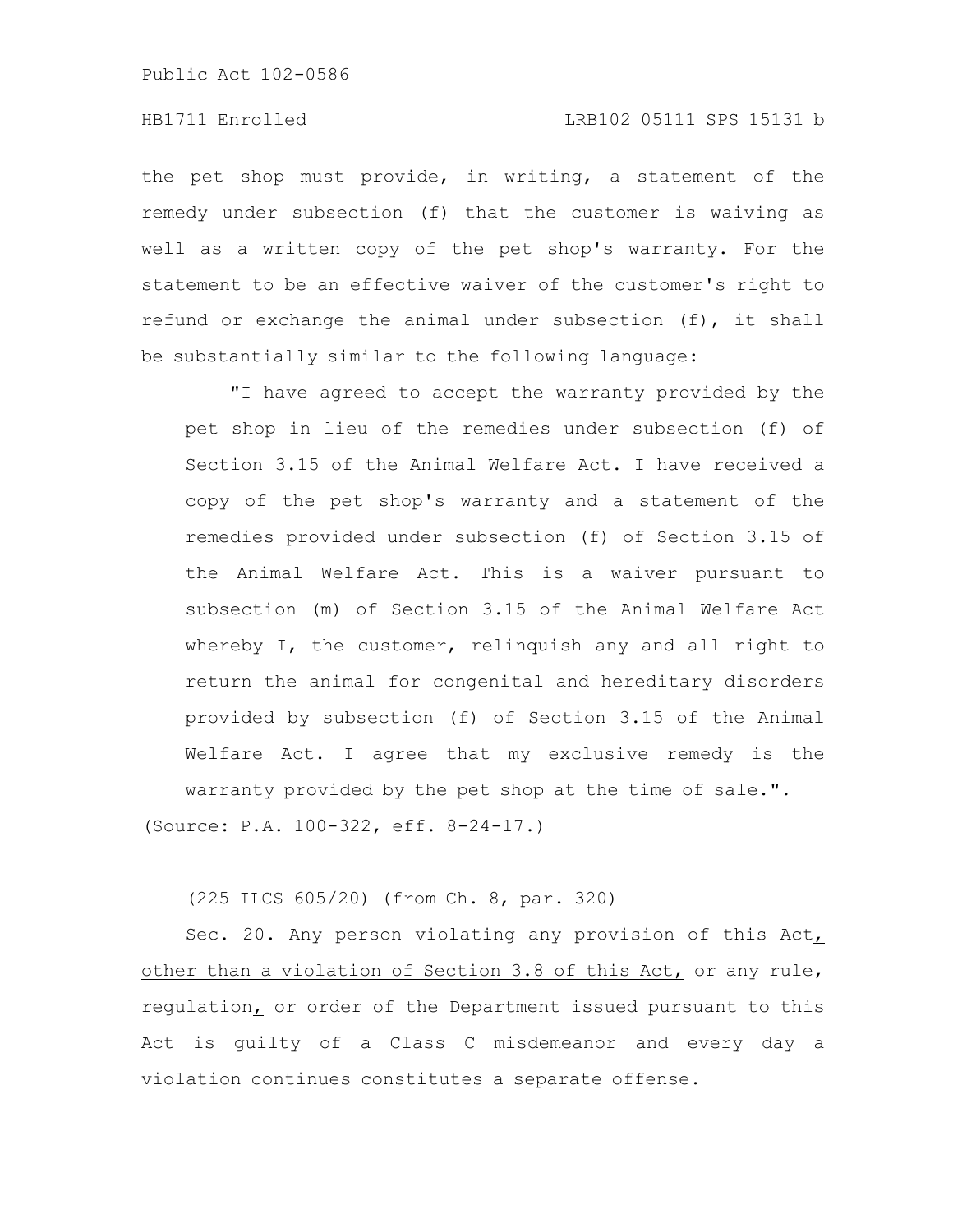#### HB1711 Enrolled LRB102 05111 SPS 15131 b

(Source: P.A. 89-178, eff. 7-19-95.)

(225 ILCS 605/20.5)

Sec. 20.5. Administrative fines. The following administrative fines shall may be imposed by the Department upon any person or entity who violates any provision of this Act or any rule adopted by the Department under this Act:

(1) For the first violation, a fine of \$500  $\frac{1}{21}$ , 000.

(2) For a second violation that occurs within  $3\,$   $2$ years after the first violation, a fine of \$1,000  $\frac{22}{500}$ .

(3) For a third violation that occurs within  $3 \frac{2}{3}$  years after the first violation, mandatory probationary status and a fine of  $$2,500$   $$3,000$ .

If a person or entity fails or refuses to pay an administrative fine authorized by this Section, the Department may prohibit that person or entity from renewing a license under this Act until the fine is paid in full. Any penalty of \$500 or more not paid within 120 days of issuance by the Department shall be submitted to the Department of Revenue for collection as provided under the Illinois State Collection Act of 1986.

(Source: P.A. 101-295, eff. 8-9-19.)

Section 97. Severability. The provisions of this Act are severable under Section 1.31 of the Statute on Statutes.

Section 99. Effective date. This Act takes effect 180 days